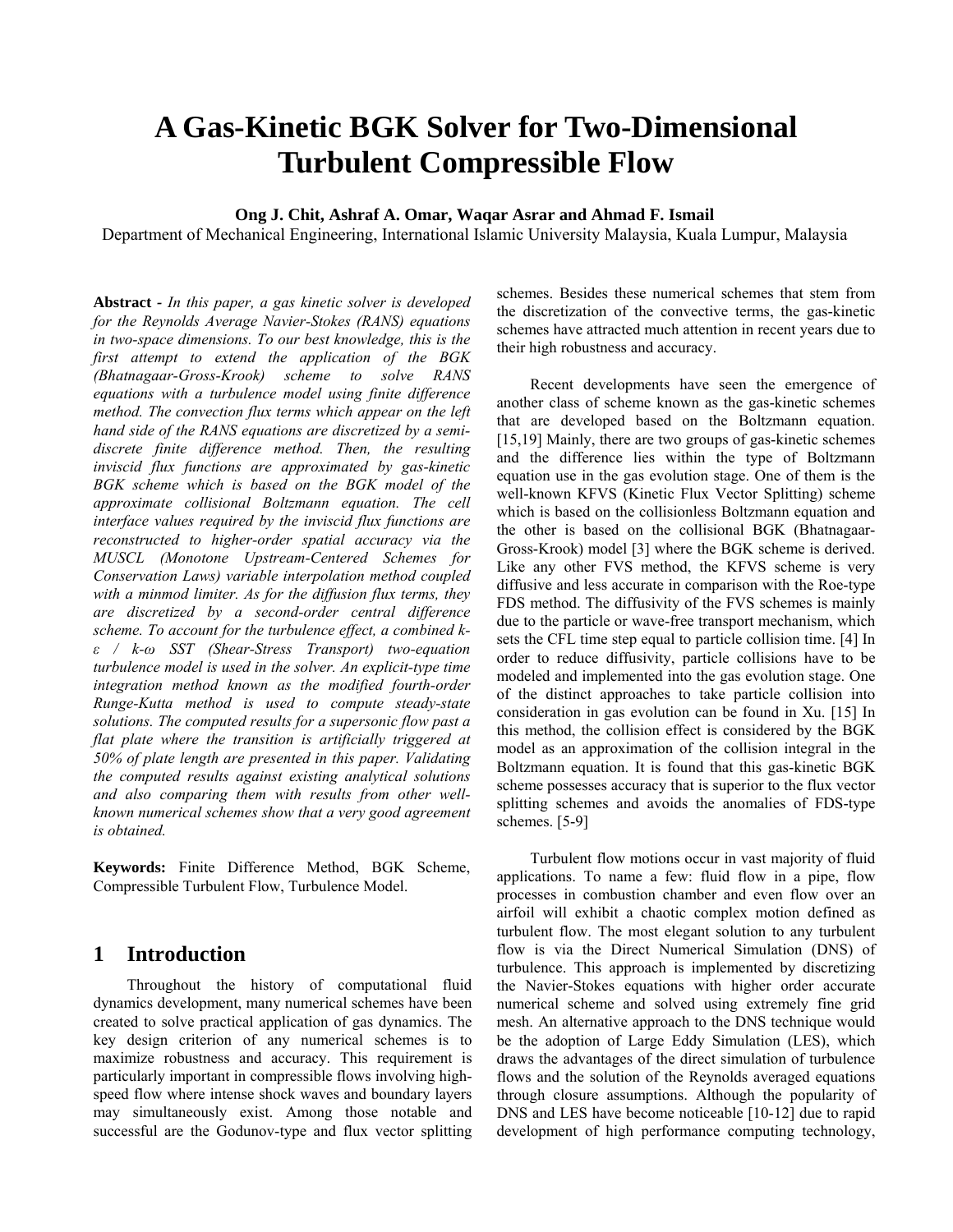the general trend of computing turbulent flows still remain with the solution of Reynolds-Averaged Navier-Stokes (RANS) equations with the inclusion of Reynolds stresses into the original full Navier-Stokes equations. Resolving the turbulent flows via this means proved to be computationally cheaper. [13,14] The closure equations that provide the additional Reynolds stresses in the RANS equations are calculated from turbulence models.

 In the present work, a flow solver based on the gaskinetic BGK scheme is developed and tested. The BGK scheme is used to approximate the convective flux terms, while a second-order central scheme is used to discretize the diffusive flux terms of the RANS equations, coupled with a combined *k-ε / k-ω* SST two-equation turbulence model to provide the required Reynolds stresses to resolve the turbulent flow. The numerical solver is tested with a supersonic flow past a flat plate where a transition is artificially triggered at 50% of plate length in order to assess its computational capabilities. The computed results are compared with existing analytical solutions of Spalding and Chi [1] and also comparing them with results from other well-known numerical schemes show that a very good agreement is obtained.

# **2 Numerical methods**

The two-dimensional normalized Reynolds-averaged Navier-Stokes equations in the computational space can be written in strong conservation form as

$$
\frac{\partial \overline{W}}{\partial t} + \frac{\partial \overline{F}}{\partial \xi} + \frac{\partial \overline{G}}{\partial \eta} = \frac{\partial \overline{F}_v}{\partial \xi} + \frac{\partial \overline{G}_v}{\partial \eta}
$$
(1)

where

$$
\overline{W} = \frac{1}{J} \begin{bmatrix} \rho \\ \rho U \\ \rho V \\ \rho \varepsilon \end{bmatrix},
$$
\n
$$
\overline{F} = \frac{1}{J} \begin{bmatrix} \xi_x(\rho U) + \xi_y(\rho V) \\ \xi_x(\rho U^2 + p) + \xi_y(\rho U V) \\ \xi_x(\rho UV) + \xi_y(\rho V^2 + p) \\ \xi_x(\rho \varepsilon U + pU) + \xi_y(\rho \varepsilon V + pV) \end{bmatrix},
$$
\n
$$
\overline{G} = \frac{1}{J} \begin{bmatrix} \eta_x(\rho U) + \eta_y(\rho V) \\ \eta_x(\rho U^2 + p) + \eta_y(\rho U V) \\ \eta_x(\rho U V) + \eta_y(\rho V^2 + p) \\ \eta_x(\rho \varepsilon U + pU) + \eta_y(\rho \varepsilon V + pV) \end{bmatrix}
$$

$$
\overline{F}_{v} = \frac{1}{J} \begin{bmatrix} 0 \\ \xi_{x} \tau_{xx} + \xi_{y} \tau_{xy} \\ \xi_{x} \tau_{xy} + \xi_{y} \tau_{yy} \\ \xi_{x} (\nu \tau_{xx} + V \tau_{xy} - q_{x}) + \xi_{y} (\nu \tau_{xy} + V \tau_{yy} - q_{y}) \end{bmatrix},
$$
\n
$$
\overline{G}_{v} = \frac{1}{J} \begin{bmatrix} 0 \\ \eta_{x} \tau_{xx} + \eta_{y} \tau_{xy} \\ \eta_{x} \tau_{xy} + \eta_{y} \tau_{yy} \\ \eta_{x} (\nu \tau_{xx} + V \tau_{xy} - q_{x}) + \eta_{y} (\nu \tau_{xy} + V \tau_{yy} - q_{y}) \end{bmatrix}
$$

With *ρ*, *U*, *V*, *p* and ε are the macroscopic density,  $\mathbf{x}$ component of velocity, the y-component of velocity, the pressure and total energy, respectively. While,  $\tau_{xx}$ ,  $\tau_{xy}$ ,  $\tau_{yy}$ are the shear stress terms and  $q_x$ ,  $q_y$  are the heat conduction terms along the *x*- and *y*-directions, respectively. A detailed description about the viscous shear stresses appearing in the above equations can be found in Hoffmann and Chiang. [16]

 From the perspective of RANS computation, the viscosity  $\mu$  in the stress terms and the term  $(\mu / Pr)$  in the heat conduction terms are modeled as

$$
\mu = \mu_{l} + \mu_{l}
$$
\n
$$
\frac{\mu}{p_{r}} = \left(\frac{\mu}{p_{r}}\right)_{l} + \left(\frac{\mu}{p_{r}}\right)_{l}
$$
\n(2)

where the subscripts *l* and *t* represent laminar and turbulent contributions, respectively. The parameter  $(Pr)$ <sup>t</sup> is called the turbulent Prandtl number and for air it is generally taken to be 0.9 for wall bounded flows. The closure model chosen to yield the turbulent viscosity  $\mu_t$  that appears in the RANS equations is the combined *k-ε / k-ω* SST two-equation turbulence model which is given as

$$
\frac{\partial}{\partial t}(\rho k) + \frac{\partial}{\partial x_j}(\rho u_j k) = \frac{\partial}{\partial x_j} \left[ (\mu + \sigma_k \mu_t) \frac{\partial k}{\partial x_j} \right] + P_k - \beta^* \rho \omega k \tag{3}
$$
\n
$$
\frac{\partial}{\partial t}(\rho \omega) + \frac{\partial}{\partial x_j}(\rho u_j \omega) = \frac{\partial}{\partial x_j} \left[ (\mu + \sigma_\omega \mu_t) \frac{\partial \omega}{\partial x_j} \right]
$$
\n
$$
+ 2(1 - F_1) \rho \sigma_{\omega 2} \frac{1}{\omega} \frac{\partial k}{\partial x_j} \frac{\partial \omega}{\partial x_j} \tag{4}
$$
\n
$$
+ \alpha \frac{\omega}{k} P_k - \beta \rho \omega^2
$$

where the production of turbulence  $P_k$  is defined as

$$
P_k = \left[ \mu_i \left( \frac{\partial u_i}{\partial x_j} + \frac{\partial u_j}{\partial x_i} - \frac{2}{3} \delta_{ij} \frac{\partial u_k}{\partial x_k} \right) - \frac{2}{3} \rho k \delta_{ij} \right] \frac{\partial u_i}{\partial x_j} \tag{5}
$$

The closure constants used in the preceding equations are outlined clearly in Ref. [17].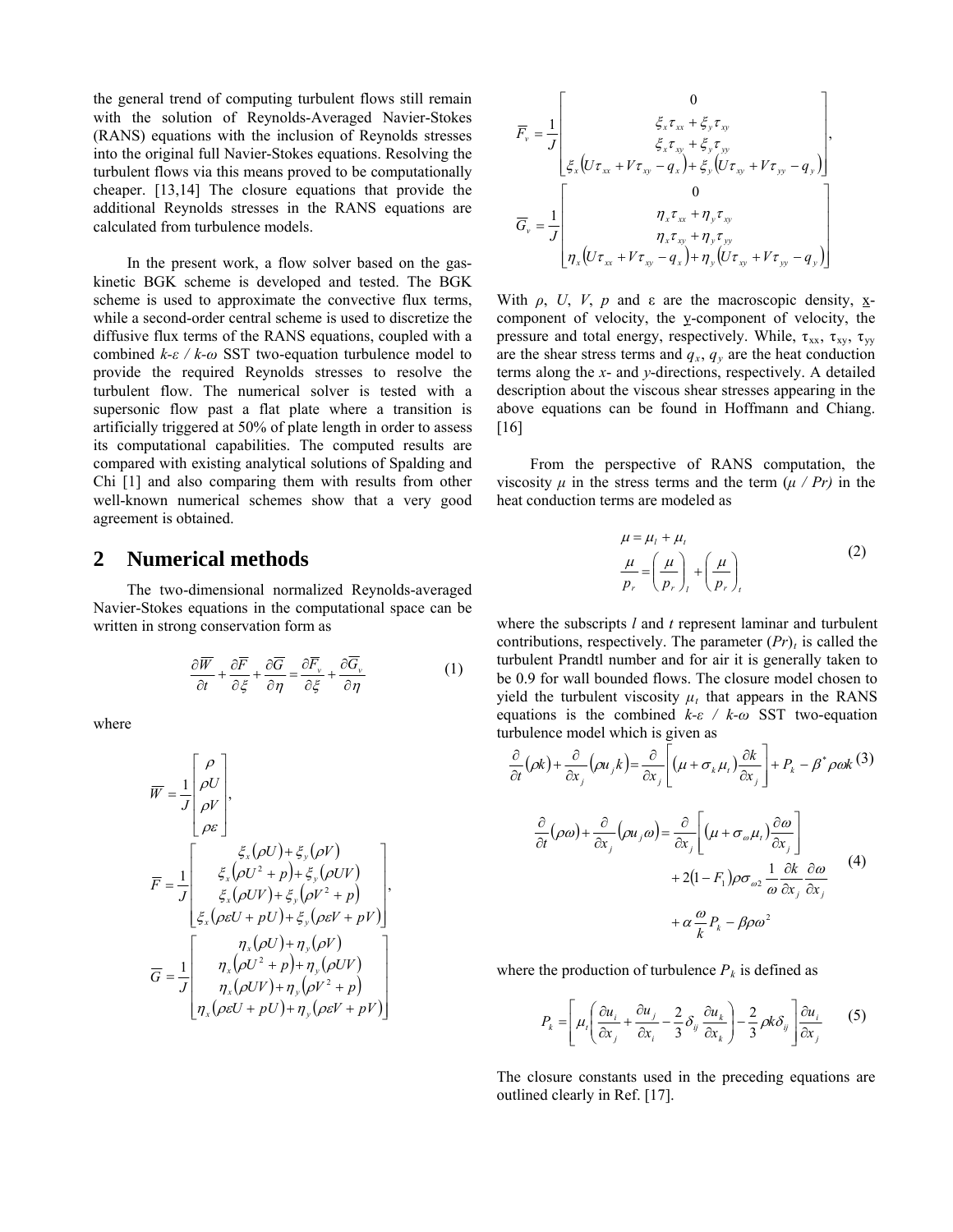A standard BGK scheme is based on the collisional Boltzmann equation and it is written in two dimensions as [15]

$$
\frac{\partial f}{\partial t} + u \frac{\partial f}{\partial x} + v \frac{\partial f}{\partial y} = \frac{(g - f)}{\tau}
$$
(6)

where *f* is the real particle distribution function and *g* is the equilibrium state approached by *f* within a collision time scale  $\tau$ . Both  $f$  and  $g$  are functions of space  $x$ ,  $y$ ; time  $t$ ; particle velocity *u*, *v*; and internal degrees of freedom *ς*. The equilibrium state *g* in the 2D BGK model is the Maxwell-Boltzmann distribution function and it has the following form

$$
g = \rho \left(\frac{\lambda}{\pi}\right)^{(K+2)/2} e^{-\lambda \left[ (u-U)^2 + (v-V)^2 + \varsigma^2 \right]}
$$
 (7)

where  $\lambda$  is a function of density and pressure,  $\lambda = \rho / 2p$ . *ς* is a *K* dimensional vector which accounts for the internal degrees of freedom such as molecular rotation, translation and vibration. The dimensional vector, *K* is related to the specific heat ratios and the space dimension by the relation *K* =  $(4 - 2\gamma) / (\gamma - 1)$ , where for a diatomic gas  $\gamma = 1.4$ . The relations between the densities of mass *ρ*, momentum (*ρU*,*ρV*), and total energy *ε* with the distribution function *f* are derived from the following moment relation

$$
\begin{pmatrix}\n\rho \\
\rho U \\
\rho V \\
\varepsilon\n\end{pmatrix} = \int f \Psi d\Xi
$$
\n(8)

where  $dE = dudvd\varsigma$  is the volume element in the phase space while Ψ is the vector of moments given as

$$
\Psi = \begin{pmatrix} 1 \\ u \\ v \\ \frac{1}{2}(u^2 + v^2 + \zeta^2) \end{pmatrix}
$$
 (9)

With the moment relation defined in Eq. (8), a similar approach could be adopted in obtaining the numerical fluxes across cell interfaces and they are given as

$$
F_x = \int uf \Psi d\Xi
$$
  
\n
$$
G_y = \int vf \Psi d\Xi
$$
\n(10)

where  $F_x$  and  $G_y$  are the physical flux in the *x*- and *y*direction, respectively. A general solution for *f* of Eq. (7) at the cell interface  $(x_{i+1/2}, y_i)$  in two-dimensions is obtained as [7]

$$
f(0,0,t,u,v,\varsigma) = (1-\varphi)g_o + \varphi f_o(-ut,-vt) \qquad (11)
$$

where  $\varphi = e^{-t/\tau}$  is an adaptive parameter. For a first-order scheme  $\varphi$  can be fixed in the numerical calculations. When the BGK scheme is extended to high-order, the value of *φ* should depend on the real flow situations. Finally, the gaskinetic BGK numerical flux across the cell interface in the *x*-direction can be computed as

$$
F_x = \int u f(0,0,t,u,v,\varsigma) \Psi d\Xi
$$
  
\n
$$
F_x = (1-\varphi) F_x^e + \varphi F_x^f
$$
\n(12)

where  $F^e$ <sub>x</sub> is the equilibrium flux function and  $F^f$ <sub>x</sub> is the non-equilibrium or free stream flux function. Hence, the numerical flux for the BGK scheme at the cell interface in the *x*-direction are obtained from Eq. (12) as,

$$
F_{i+1/2,j} = (1 - \varphi) F_{i+1/2,j}^e + \varphi F_{i+1/2,j}^f \tag{13}
$$

While the numerical flux at the cell interface in the *y*direction is obtained in a similar manner and the resulting relation is presented as

$$
G_{i,j+1/2} = (1 - \varphi) G_{i,j+1/2}^e + \varphi G_{i,j+1/2}^f \tag{14}
$$

 In extending the numerical scheme to high-order spatial accuracy, the MUSCL approach [18] is adopted together with the minmod limiter. Hence, the left and right states of the primitive variables  $\rho$ , U, V,  $p$  at a cell interface could be obtained through the non-linear reconstruction of the respective variables and are given as

$$
Q_{i} = Q_{i,j} + \frac{1}{2} \phi \left( \frac{\Delta Q_{i+1/2,j}}{\Delta Q_{i-1/2,j}} \right) \Delta Q_{i-1/2,j}
$$
\n
$$
Q_{r} = Q_{i+1,j} - \frac{1}{2} \phi \left( \frac{\Delta Q_{i+3/2,j}}{\Delta Q_{i+1/2,j}} \right) \Delta Q_{i+1/2,j}
$$
\n(15)

where *Q* is a primitive variable and the subscript *l*, and *r* correspond to the left and right side of a considered cell interface. In addition,  $\Delta Q_{i+1/2,j} = Q_{i+1,j} - Q_{i,j}$ ;  $\Delta Q_{i-1/2,j} = Q_{i,j}$  $-Q_{i\text{-}1,j}$ ; and  $\Delta Q_{i\text{+}3/2,j} = Q_{i\text{+}2,j} - Q_{i\text{+}1,j}$ . The minmod limiter used in the reconstruction of flow variables in Eq. (15) is given as

$$
\phi(\Omega) = \min \text{mod}(1, \Omega) = \max[0, \min(1, \Omega)] \tag{16}
$$

Where the quantity *Ω* is determined based on the ratio of  $(\Delta Q_{i+1/2,i}$  /  $\Delta Q_{i-1/2,i})$  for left hand side reconstruction and (*ΔQi+3/2,j* / *ΔQi+1/2,j*) for right hand side reconstruction, respectively.

 For the time integration of steady state problems, an explicit formulation is chosen for the current solver which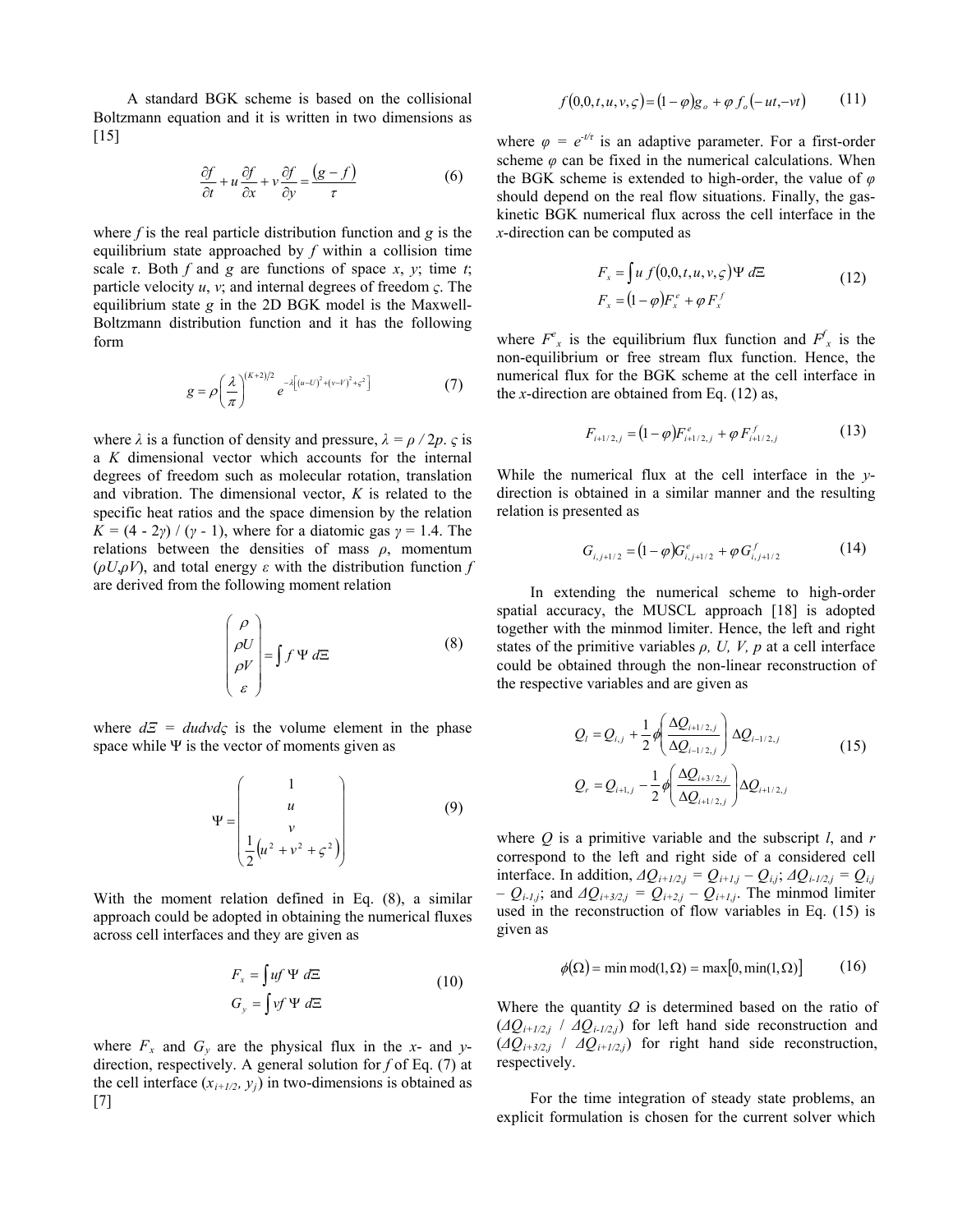utilizes a fourth-order Runge-Kutta method. Applying this method to the generalized two-dimensional RANS equations provides the following results

$$
\overline{W}_{i,j}^{(1)} = \overline{W}_{i,j}^{n}
$$
\n
$$
\overline{W}_{i,j}^{(2)} = \overline{W}_{i,j}^{n} - \frac{\Delta t}{4} \left[ \left( \frac{\partial \overline{F}}{\partial \xi} \right)_{i,j}^{(1)} + \left( \frac{\partial \overline{G}}{\partial \eta} \right)_{i,j}^{(1)} - \left( \frac{\partial \overline{F}_{v}}{\partial \xi} \right)_{i,j}^{(1)} - \left( \frac{\partial \overline{G}_{v}}{\partial \eta} \right)_{i,j}^{(1)} \right] \tag{17}
$$
\n
$$
\overline{W}_{i,j}^{(3)} = \overline{W}_{i,j}^{n} - \frac{\Delta t}{3} \left[ \left( \frac{\partial \overline{F}}{\partial \xi} \right)_{i,j}^{(2)} + \left( \frac{\partial \overline{G}}{\partial \eta} \right)_{i,j}^{(2)} - \left( \frac{\partial \overline{F}_{v}}{\partial \xi} \right)_{i,j}^{(2)} - \left( \frac{\partial \overline{G}_{v}}{\partial \eta} \right)_{i,j}^{(2)} \right]
$$
\n
$$
\overline{W}_{i,j}^{(4)} = \overline{W}_{i,j}^{n} - \frac{\Delta t}{2} \left[ \left( \frac{\partial \overline{F}}{\partial \xi} \right)_{i,j}^{(3)} + \left( \frac{\partial \overline{G}}{\partial \eta} \right)_{i,j}^{(3)} - \left( \frac{\partial \overline{F}_{v}}{\partial \xi} \right)_{i,j}^{(3)} - \left( \frac{\partial \overline{G}_{v}}{\partial \eta} \right)_{i,j}^{(3)} \right]
$$
\n
$$
\overline{W}_{i,j}^{n+1} = \overline{W}_{i,j}^{n} - \Delta t \left[ \left( \frac{\partial \overline{F}}{\partial \xi} \right)_{i,j}^{(4)} + \left( \frac{\partial \overline{G}}{\partial \eta} \right)_{i,j}^{(4)} - \left( \frac{\partial \overline{F}_{v}}{\partial \xi} \right)_{i,j}^{(4)} - \left( \frac{\partial \overline{G}_{v}}{\partial \eta} \right)_{i,j}^{(4)} \right]
$$

## **3 Results and discussions**

#### **3.1 Supersonic flow over flat plate**

 The objective of this test case is to provide a platform to validate the solutions obtained from the developed BGK flow solver incorporated with a turbulence model (i.e. combined *k-ε / k-ω* SST) with an existing analytical solution given by Spalding and Chi. [1]

 In this flow problem, an incoming supersonic laminar flow is initiated in the free stream. The transition to turbulent flow along the flat plate is artificially triggered and placed at 50 % of the plate length. The following free stream conditions are specified: Mach number  $M_\infty = 2.0$ , density  $\rho = 1.25 \text{ kg/m}^3$ , temperature  $T_\infty = 300.0 \text{ K}$  and Reynolds number  $Re_\infty = 3.762 \times 10^6$ . The Reynolds number is based on a reference length taken as *L∞ =* 0.08 m. A structure grid is created by an algebraic grid generation method with clustering near the surface and at the inlet to resolve high flow gradient areas. The resulting mesh has a size of 100 by 50 grid points and is shown in Fig. 1. As for the specification of condition along the boundaries, the following are enforced: at left boundary the inflow conditions are specified as free-stream; at right and top boundaries, their conditions are determined by means of extrapolation from the interior domain; and the bottom boundary which locates the flat plate is set to assume adiabatic wall with no-slip conditions.



#### Figure 1: Computational domain for supersonic flow over a flat plate.

 The quantities computed via the numerical solvers that are presented in this paper consist of skin friction coefficient, non-dimensional velocity profile (located at  $x =$ 0.06 m), and boundary layer thickness, presented in Fig. 2- 4. Through these figures, comparisons are made among the numerical schemes themselves and to the analytical data that will provide a good ground to assess the computational behavior of each scheme with the circle symbol representing the analytical data. Figure 2 compares the skin friction coefficient distributions along the flat plate. The results depicted in this figure showed that the BGK scheme is capable of resolving the skin friction coefficient accurately prior to transition but with a small disagreement in the turbulent section of the flow where such a small percentage of disagreement in the prediction of turbulent flow has been reported to be acceptable.. This behavior is also evident in other numerical schemes' results such as Roe FDS scheme and central difference scheme with TVD.



Figure 2: Comparisons of skin friction coefficients for the turbulent flat plate at  $M_{\infty}$ = 2.0 and Re<sub>∞</sub> = 3.762E06.

Next, the comparisons of non-dimensional velocity profiles located at  $x = 0.06$  m is presented in Fig. 3. The illustrated results in this figure showed that a good agreement can be seen among the numerical results with the analytical data.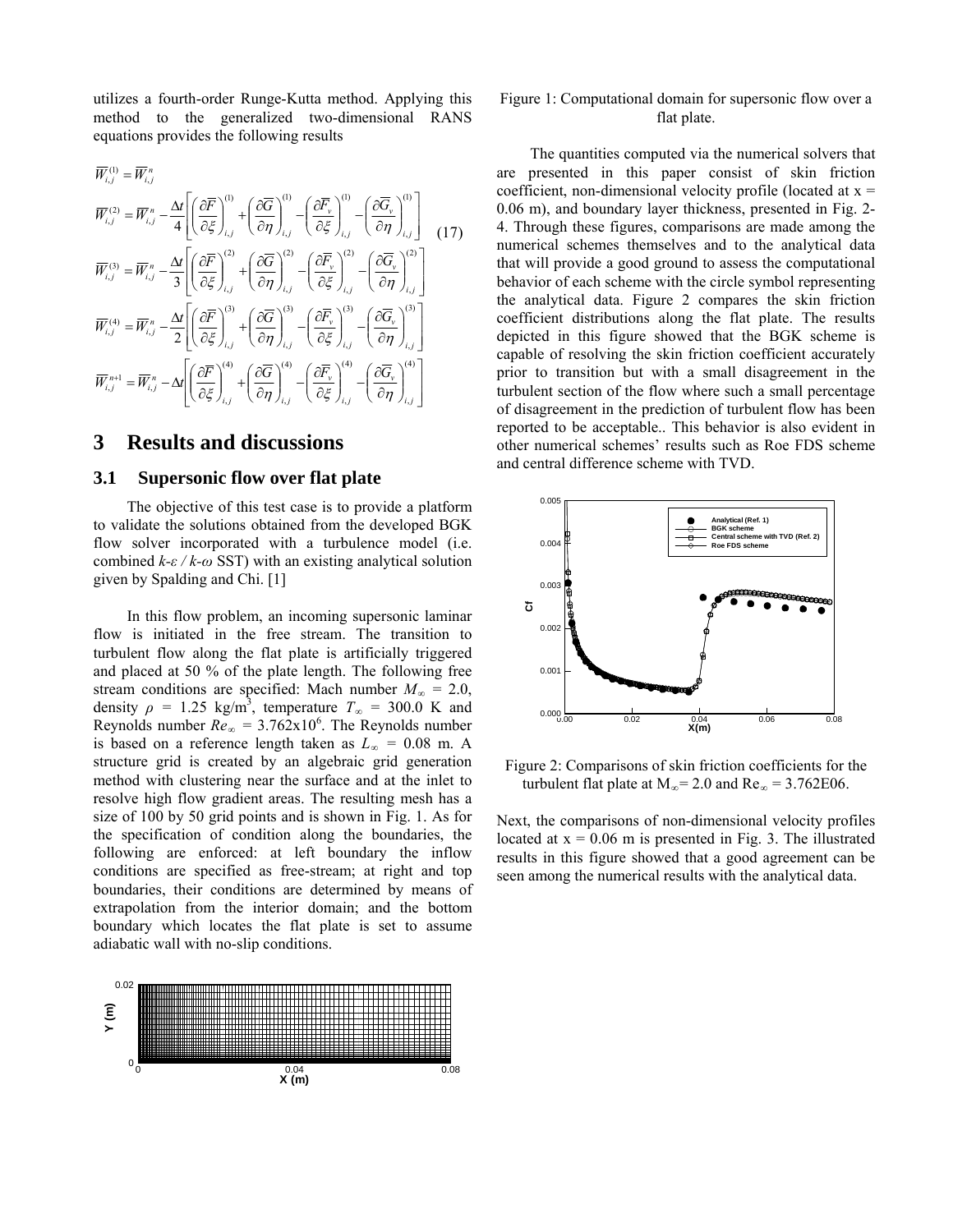

Figure 3: Comparison of velocity profiles for the turbulent flat plate at M∞= 2.0 and Re∞ = 3.762E06.

This deduction can also be applied and seen in Fig. 4 which illustrates the comparisons of boundary layer thickness generated by each numerical solver.



Figure 4: Comparison of boundary layer thicknesses for the turbulent flat plate at  $M_{\infty}$ = 2.0 and Re<sub>∞</sub> = 3.762E06.

# **4 Conclusions**

 A numerical solver based on the collisional BGK model of the Boltzmann equation has been successfully developed to simulate two-dimensional compressible turbulent flow based on the Reynolds-Averaged Navier-Stokes equations which utilizes a combined *k-ε / k-ω* SST turbulence model to provide the turbulent eddy viscosity. A supersonic flow over a flat plate which undergoes transition from laminar to turbulent flow is selected in the current study to asses the numerical capabilities of this solver. The computed results for this test case clearly demonstrate that the BGK scheme is able to provide a good resolution of the flow. This claim is justified by comparisons of the numerical findings of the BGK scheme with existing analytical data and numerical results from other renowned numerical solvers.

## **5 Acknowledgement**

 The authors would like to acknowledge the support of the Ministry of Science, Technology and Innovation, Malaysia under the grant No. 09-02-08-10004-EAR*.*

## **6 References**

[1] Spalding, D.B. and Chi, S.W., "The drag of a compressible turbulent boundary layer on a smooth plate with and without heat transfer," J. of Fluid Mechanics, Vol. 18, No. 1, pp 117-143, 1964.

[2] Hoffmann, K.A.; and Dietiker, J.F.; "Student Guide to CFD," Engineering Education System, Wichita, Kansas, vol. 3, chap. 21, 2001.

[3] Ong, J.C.; Omar, A.A.; Asrar, W.; and Hamdan, M.M.; "Development of Gas-Kinetic BGK Scheme for Two-Dimensional Compressible Inviscid Flows," AIAA Paper 2004-2708, 2004.

[4] Xu, K.; "Gas-Kinetic Theory Based Flux Splitting Method for Ideal Magnetohydrodynamics," ICASE Report, 98-53, Nov. 1998.

[5] Chae, D.S.; Kim, C.A.; and Rho, O.H.; "Development of an Improved Gas-Kinetic BGK Scheme for Inviscid and Viscous Flows," Journal of Computational Physics, vol. 158, pp. 1-27, 2000.

[6] Ong, J.C.; Omar, A.A.; and Asrar, W.; "Evaluation of Gas-Kinetic Schemes for 1D Inviscid Compressible Flow Problem," International Journal of Computational Engineering Science (IJCES)*,* vol. 4, no. 1, pp. 829-851, Dec. 2003.

[7] Ong, J.C.; Omar, A.A.; Asrar, W.; and Hamdan, M. M.; "An Implicit Gas-Kinetic BGK Scheme for Two-Dimensional Compressible Inviscid Flows," AIAA Journal, vol. 42, no. 7, pp 1293-1301, 2004.

[8] Ong, J.C.; Omar, A.A.; Asrar W.; and Zaludin, Z.A.; "Gas-Kinetic BGK Scheme for Hypersonic Flow Simulation," AIAA Paper, 2006-0990, Jan. 2006.

[9] Addusslam, S.N.; Ong, J.C.; Harun, M.M.; Omar, A.A.; and Asrar, W.; "Application of Gas-Kinetic BGK Scheme for Solving 2-D Compressible Inviscid Flow around Linear Turbine Cascade," Int. Journal for Computational Methods in Engineering Science and Mechanics, vol. 7, no. 6, Nov. 2006.

[10] Leonard, A.; "Energy Cascade in Large-Eddy Simulations of Turbulent Fluid Flows," Advances in Geophysics, vol. 18A, pp. 237-248, 1974.